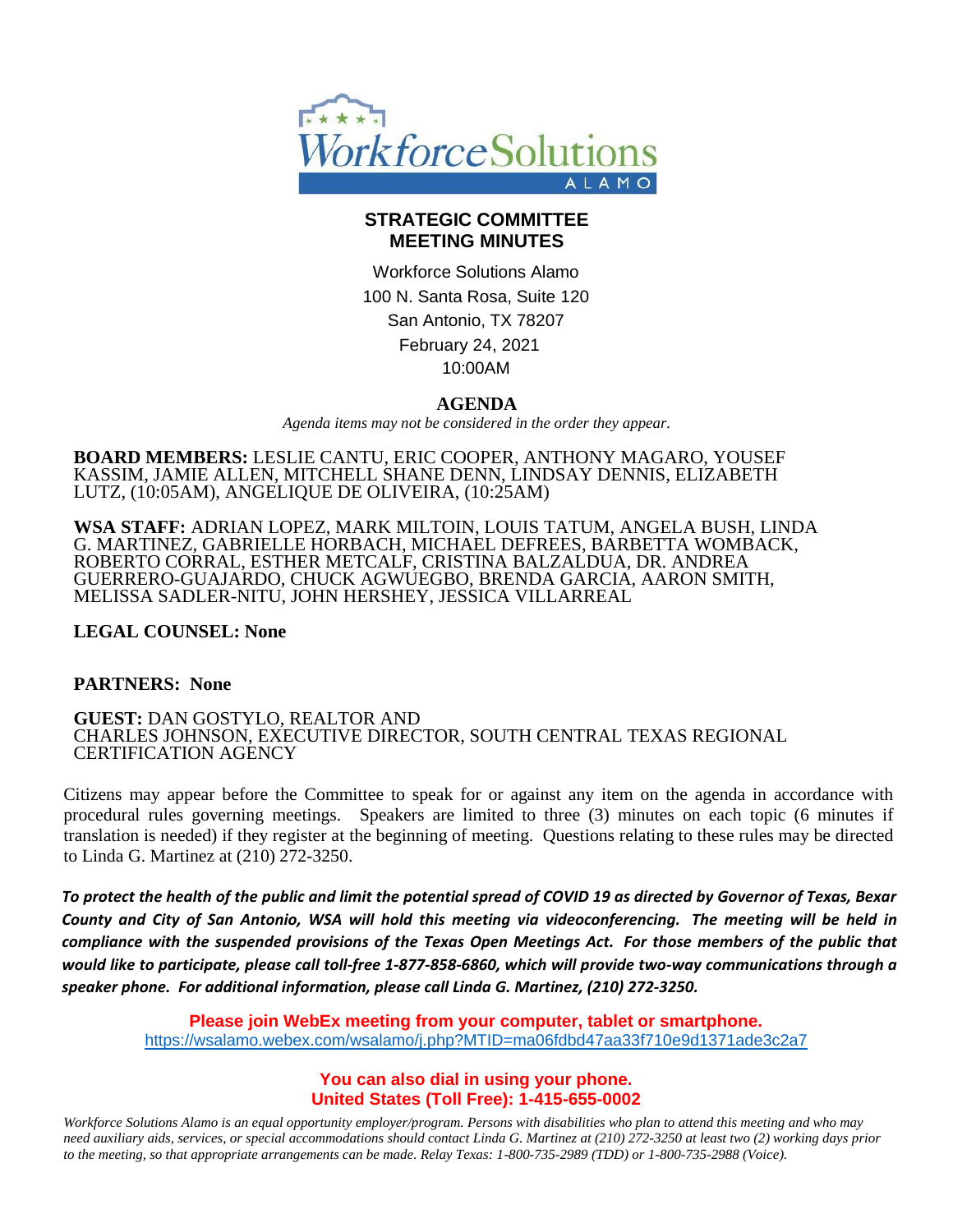### **Meeting Number & Access Code: 146 521 4718**

**New to WebEx? Get the app now and be ready when your first meeting starts:**  <https://www.webex.com/>

**During the Public Comments portion of the meeting (Agenda Item 3), the Public may type their name into the chat box or unmute themselves and state their name. The meeting host will call each member of the public for comments, in the order their names were submitted.**

- I. CALL TO ORDER AND DETERMINE QUORUM Presenter: Mr. Eric Cooper, Chair **At 10:00 a.m., Chair Cooper called the meeting to order. The roll was called, and a quorum was declared present.**
- II. ROLL CALL Presenter: Mr. Eric Cooper, Chair
- III. PUBLIC COMMENT Presenter: Mr. Eric Cooper, Chair **No Public Comment**
- IV. DECLARATIONS OF CONFLICT OF INTEREST Presenter: Mr. Eric Cooper, Chair **No declarations of interest**
- V. CONSENT AGENDA: (DISCUSSION AND POSSIBLE ACTION) Presenter: Mr. Eric Cooper, Chair a. Meeting November 17, 2020 Minutes **Upon motion by Yousef Kassim and second by Leslie Cantu the Board unanimously approved the November 17, 2020 meeting minutes.**
- VI. LOCAL PLAN DISCUSSION AND POSSIBLE ACTION Presenter: Mr. Adrian Lopez, CEO and Dr. Andrea Guajardo, CIO
	- Chair Eric Cooper began by acknowledging and thanking Adrian Lopez and Dr. Andrea Guerrero-Guajardo with producing a great local plan.
	- Dr. Guajardo provided the Board with an update on the Local Plan, to include recommended changes.
	- Dr. Guajardo highlighted the target criteria:
		- o Primary Data Targets
			- Percent change >= 15.7%
			- Number change (absolute) >= 500
			- Mean Wage >= \$15.00 hourly (\$31,200 annual)
		- o Secondary Data Targets:
			- Employment changes due to growth (not exits)  $>= 50$

*Workforce Solutions Alamo is an equal opportunity employer/program. Persons with disabilities who plan to attend this meeting and who may need auxiliary aids, services, or special accommodations should contact Linda G. Martinez at (210) 272-3250 at least two (2) working days prior to the meeting, so that appropriate arrangements can be made. Relay Texas: 1-800-735-2989 (TDD) or 1-800-735-2988 (Voice).*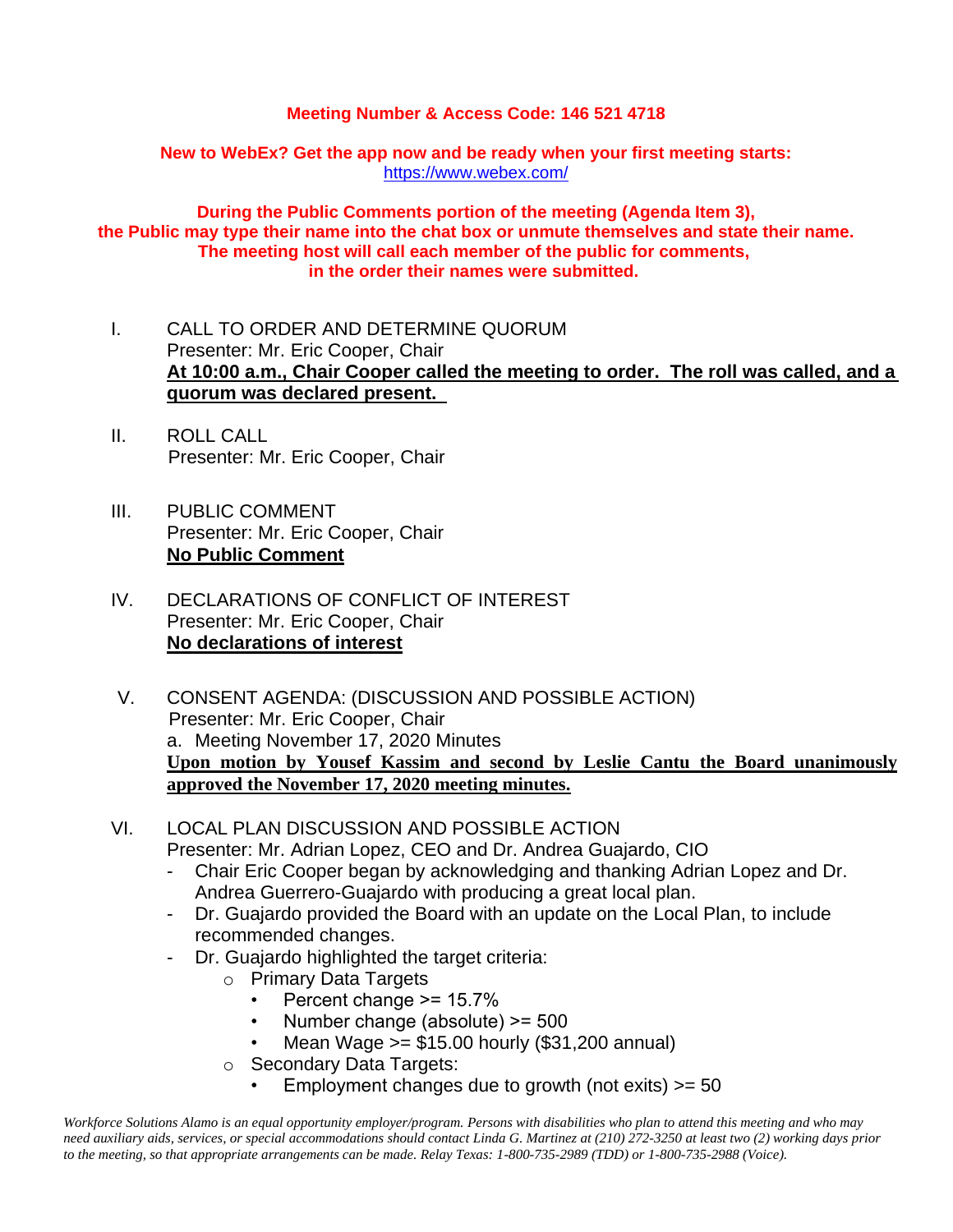- Entry Wage  $>= $15.00$  hourly
- Help Wanted Online (HWOL) postings >= 300
- STEM related
- Staffing Pattern Target Industry
- Occupations identified by TWC as adding the most jobs or fastest growing
- Local Targets for Investment
- Local Wisdom
- o In Demand Occupations Criteria
	- $\blacksquare$  Percent change  $\gt$  = 15.7%
	- $\blacksquare$  Number change (absolute)  $\gt=$  500
	- **■** Mean Wage  $>= $15.00$  hourly  $($31,200$  annual)
- o Dr. Guajardo also shared with the Board the feedback/comments received from Public Comment and from elected officials:
	- Consideration of Hospitality/Accommodations/Food Service for inclusion in the Local Plan. Propose strategies to address as a local priority.
	- Continue to pursue organizational economic study for Return on Investment (ROI)
	- Explore strategies for assessing applicability of skillsets across sectors/industries.
- o Mr. Lopez addressed the next steps of the Local Plan.
	- Formalizing partnerships and more formal relationships with Alamo Academies and others
- o Chair Cooper asked regarding the sector-based model, if a sector feels left out, because they're not a demand occupation and the demand occupation had variables that determine they're in demand specifically wage and if they increase their wages, potentially they become a demand occupation?
- o Dr. Guajardo's reply, "yes". If a sector had a collective effort to increase the wages of some of its lowest paid workforce, it could potentially become a target, but that is a long conversation and influencing policy.
- o Chair Cooper also asked, "How are we assisting the community with jobs/employment? Many are having difficulty paying bills, rent, etc.
- $\circ$  Mr. Lopez replied, "We are continuing to assist the community with the City funding providing training that may have stipends, on-the-job-training. We have those opportunities working closely with employers to fill positions. Additionally, we can train someone and decide after a certain period of whether they want to keep that individual to hire them on.
- o Mr. Lopez also informed the Board a new Director of Public and Government Relations, Cristina Bazaldua. She has made a wonderful job making connections with local media. She has secured a weekly segment on KSAT-12 highlighting job opportunity, job, fairs, connecting job seekers to employers. For example, WOAI, will be having a segment every Tuesday, reflecting opportunities that WSA would bring to the table.
- o Ms. Cristina Bazaldua added, to meet the needs of our clients, we are also using our social media platforms to advertise job fairs, food distribution, vaccines, any type of resources are being posted.
- $\circ$  Mr. Shane Denn asked if WSA works in conjunction with any of the building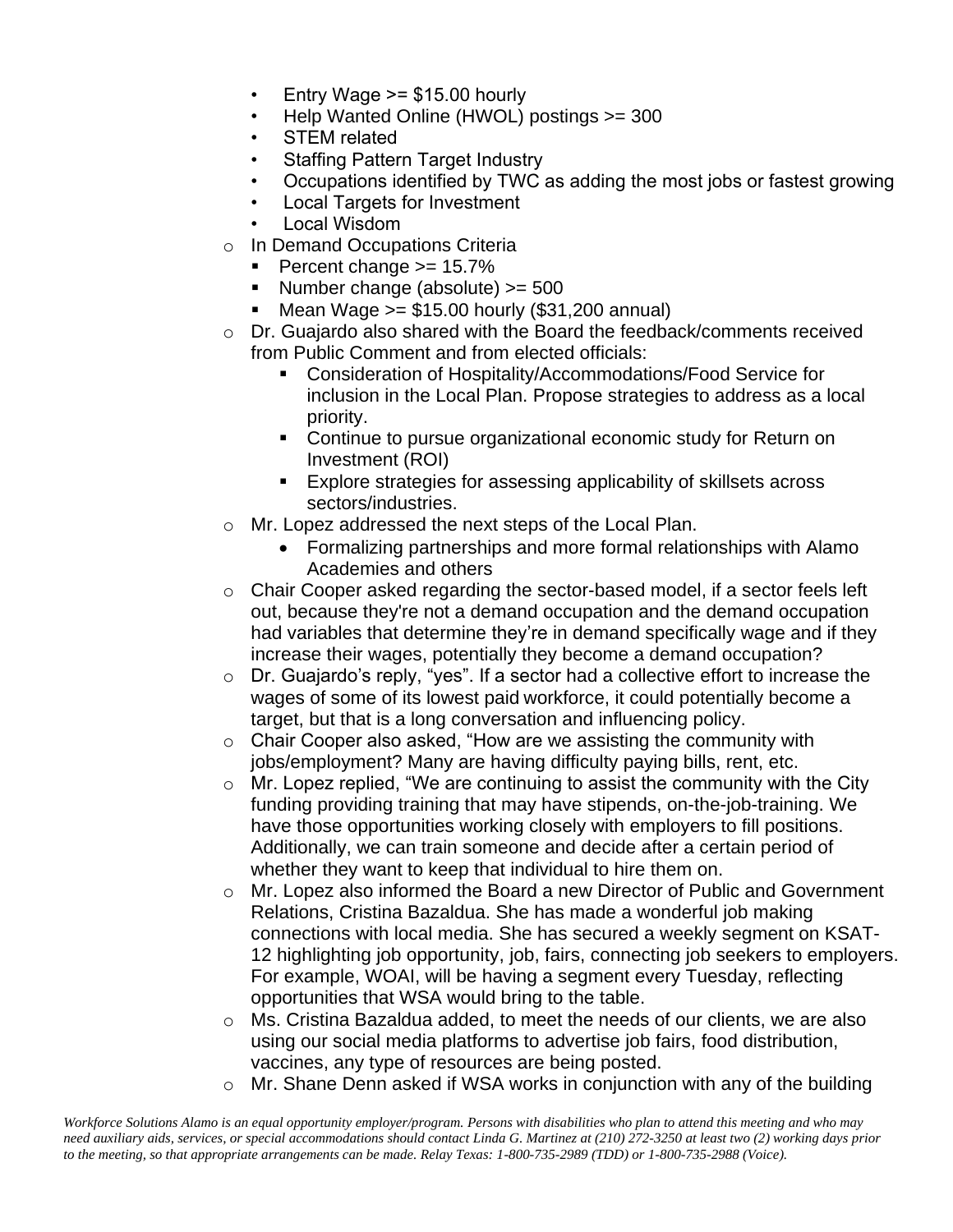trades, apprenticeships in San Antonio? They receive WIOA funding each of the building trades internship programs and the entry level wage is at least \$15/hr. Do we bring applicants to them?

- o Mr. Denn also added he could make the communication lines better between WSA and the building trade apprenticeships.
- o Mr. Mark Milton stated WSA is making connections and promoting WSA services to those agencies and welcomed his assistance. The challenge has been to finding workers that meet the specific occupations requested.
- o Chair Cooper addressed the infographic on page 22 and how it provided all the information in a snapshot and requested to have a similar infographic for the overall Local Plan.
- VII. PROCUREMENT UPDATE DISCUSSION AND POSSIBLE ACTION Presenter: Louis Tatum, CFO
	- a. Floresville Location
		- o Mr. Lopez provided the Board with an update on the Floresville location. The Board requested Mr. Lopez and WSA staff work closely with elected official, Judge Richard Jackson regarding Floresville location. Mr. Lopez informed the Board he contacted Judge Jackson and he supports WSA's relocation and hoped the improvements or renovations would suite WSA's needs, and staff could occupy the space soon.
		- $\circ$  Mr. Dan Gostylo also added he contacted the Floresville location landlord, and an architect was hired. The next step is to have someone from WSA that is familiar with the location to provide input to the architect to lay out the plan for the space.
	- b. Marbach Update
		- o Mr. Gostylo, WSA Broker, provided the Board with an update on the Marbach location. An initial search and a secondary search were done in which at least 8 or 10 locations were found. These were narrowed down to 3 options.
			- o Option 1- to stay at the current location and renew the lease.
			- $\circ$  Option 2 a shopping center on Highway 90, Shops at 90
			- $\circ$  Option 3 Port SA. We have been provided proposal to go into their location.
			- $\circ$  Lease will be up May 31, 2021 and requesting an extension 6-9 month.
		- o Ms. Jamie Allen asked if public transportation has been taken into consideration for and easy access for our clients?
		- o Mr. Lopez, replied, one of the things we evaluate for our sites is accessibility to our sites to our clients.

**Upon motion by Angelique De Oliveira and second by Elizabeth Lutz the Board unanimously approved allowing the WSA staff to negotiate for an additional 12 months in addition to the lease at Marcbach location.**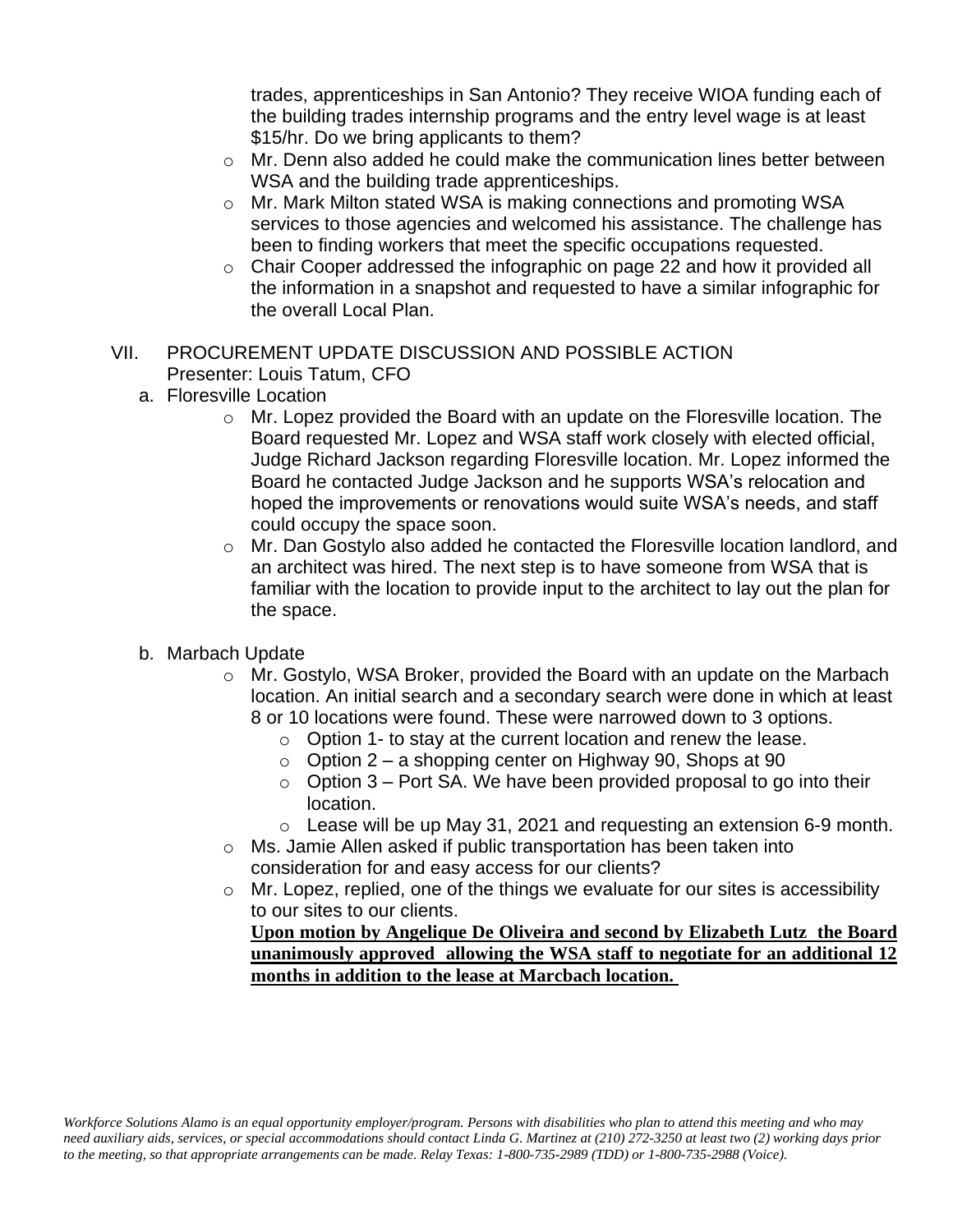# VIII. CEO REPORT

Presenter: Mr. Adrian Lopez, CEO

- a. Status of Procurement Diversity Policy
	- o Mr. Lopez provided the Board with an update on the request into developing a diversity program to promote contracting opportunities to Small, Minority, Women, and Veteran Owned Business Enterprises (SMWVBE).
	- o WSA does not currently have a SMWVBE Program nor policy, the first part of the development of a program is to look at existing data.
	- o The goals of the SMWVBE Program would be encourage Small, Minority, Women and/or Veteran Owned Business to participate in the competitive bid processes for all goods and services needed by the WSA. The objective is to increase business opportunities and to stimulate economic growth while considering diversity. The SMWVBE Program assures that qualified, certified SMWVBE vendors are considered and utilized in the procurement of all goods and services.
	- o Based on a Purchase Order report pulled from WSA fiscal database, there are currently 360 vendors that are under contract with WSA for goods and services
	- o Staff sent the list of vendors to the South Texas Regional Certification Agency to cross reference this data with their database. In addition, Staff downloaded Bexar County's Small Business and Entrepreneurship Department Contract and Diversity Management System. Of the 360 vendors, 31 were identified as certified a SMWVBE.
	- o Mr. Executive Director, South Central Texas Regional Certification Agency, explained the primary function of his agency is to certify small businesses.
	- o A disparity study is warranted.
	- o Ms. Jamie Allen asked if there were any fees associated with their services.
	- o Mr. Johnson replied, we will have to see what category WSA falls under and the structure then go from there.
	- o Ms. Jamie Allen requested to go into Executive Session to discuss further the Procurement Diversity Policy.
	- o Mr. Lopez, clarified, Legal Counsel was not present, and Committee cannot go into Executive Session.
	- o Ms. Jamie Allen added this can be discussed at a later Board meeting and the information she wanted to share with the Board members was informative.
	- o Ms. Jamie Allen recommended send out a self-identifying email to WSA vendors and ask what they consider themselves, because they may not be certified or Texas HUBs.
	- $\circ$  Mr. Yousef Kassim stated his application to certify as a minority owned business was denied because of the way they define a minority owned business. His ethnicity was considered white and not Middle Eastern.
	- o Ms. Jamie Allen requested Mr. Lopez also get with TWC to see what their aspirational and contracting goals are.

# IX. CHAIR REPORT

# Presenter: Mr. Eric Cooper, Chair

o Mr. Cooper proposed to the Committee to continue to work on the Local Plan, advocating, reminding, updating.